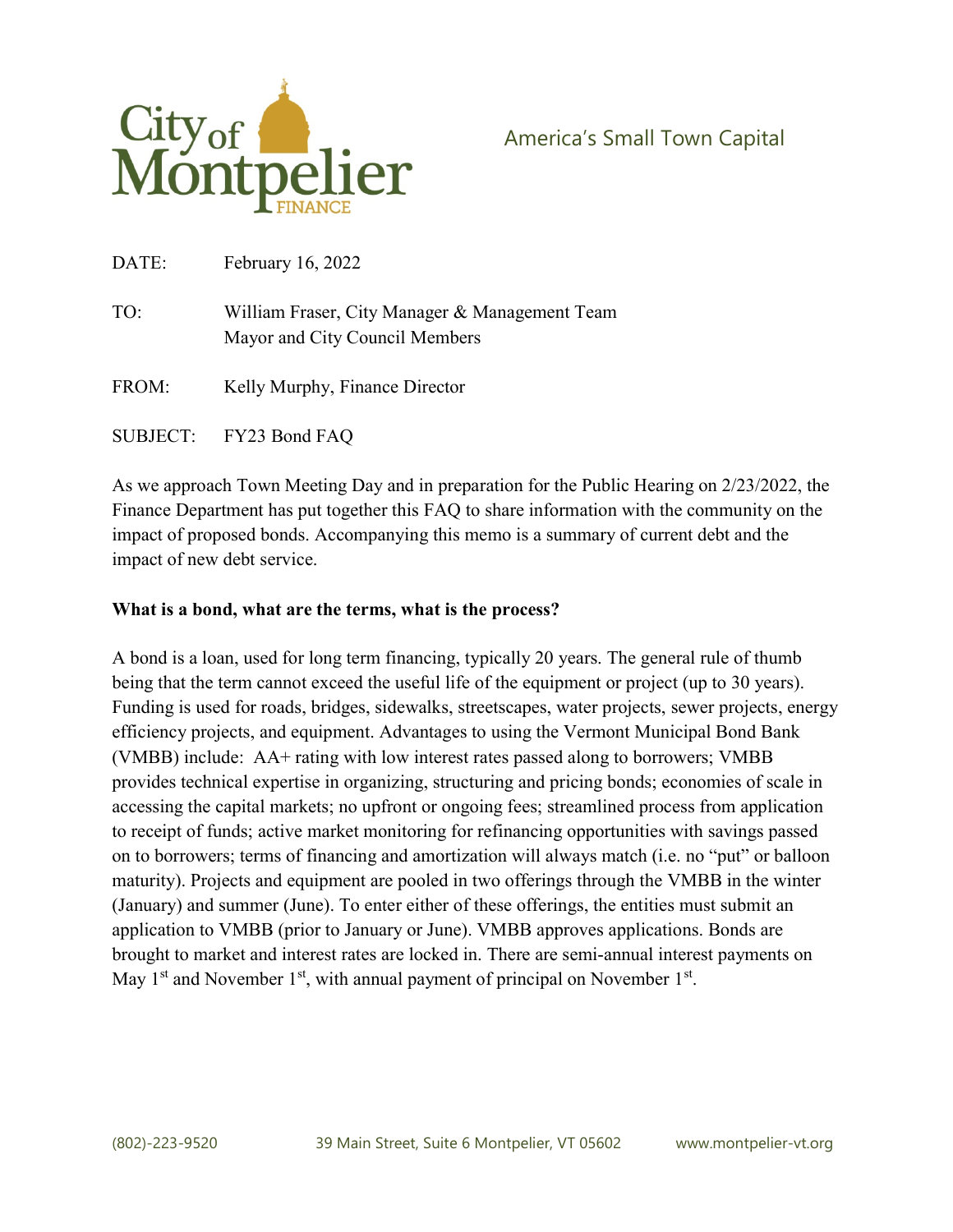# What are Voters being asked to consider at Town Meeting Day for FY23? How much and for what? What does it mean if I vote yes at Town Meeting?

On March 1, 2022 Voters are being asked to authorize borrowing up to the amount cited on the ballot for a given project.

- \$7,200,000 for the reconstruction of East State Street;
- \$1,815,000 for highway, recreation park, and building infrastructure improvements;
- \$2,000,000 for the purchase of approximately 138 acres of land formerly the Elks Club, at 203 Country Club Road;
- \$16,400,000 for sewer systems upgrade to the Water Resource Recovery Facility on Dog River Road

This action authorizes borrowing, it is the first step to securing funding. It is, however, conceivable that if authorization is granted, debt may not be incurred if a project does not move forward. At this point interest and principal payments are estimates based on current information for voters to consider, this will not be "officially" set until we get voter authorization, the bond is issued (and rates are locked in), and the project is underway. We have budgeted for what will likely come to pass in FY23. Depending on timing the rest of the debt will come online in FY24, and FY25.

# What are the funding streams for debt service? What will the impact be on the General Fund (property taxes) and other funds (utility rates) be?

Project payments are factored into the various budgets, but are dependent on the timing of the project and the issuance of the bond. As rates are locked in and project timelines finalized, payments will be reflected in future budgets.

| <b>FY23 Bond Funding Allocations:</b>                                                                                                                                                                                                                              |                     |           |                              |              |
|--------------------------------------------------------------------------------------------------------------------------------------------------------------------------------------------------------------------------------------------------------------------|---------------------|-----------|------------------------------|--------------|
|                                                                                                                                                                                                                                                                    | <b>General Fund</b> |           | <b>Water Fund Sewer Fund</b> | <b>Total</b> |
| \$7,200,000 East State Street                                                                                                                                                                                                                                      | 4,000,000           | 1,600,000 | 1,600,000                    | 7,200,000    |
| \$1,815,000 Infrastructure Improvements;                                                                                                                                                                                                                           | 1,815,000           |           |                              | 1,815,000    |
| \$2,000,000 Elks Club (203 Country Club Road)                                                                                                                                                                                                                      | 2,000,000           |           | -                            | 2,000,000    |
| \$16,400,000 sewer system upgrade - Water                                                                                                                                                                                                                          |                     |           |                              |              |
| Resource Recovery Facility on Dog River Road                                                                                                                                                                                                                       |                     |           | 16,400,000                   | 16,400,000   |
| <b>Total Fund/Bonds</b>                                                                                                                                                                                                                                            | 7,815,000           | 1,600,000 | 18,000,000                   | 27,415,000   |
| Note: East State Street in not projected to begin until FY24. Of the \$27,415,000 requested for borrowing<br>\$3,815,000 will be General Fund in FY23. Once more, it is likely, that \$16,400,000 for the sewer system<br>upgrade will be offset by grant funding. |                     |           |                              |              |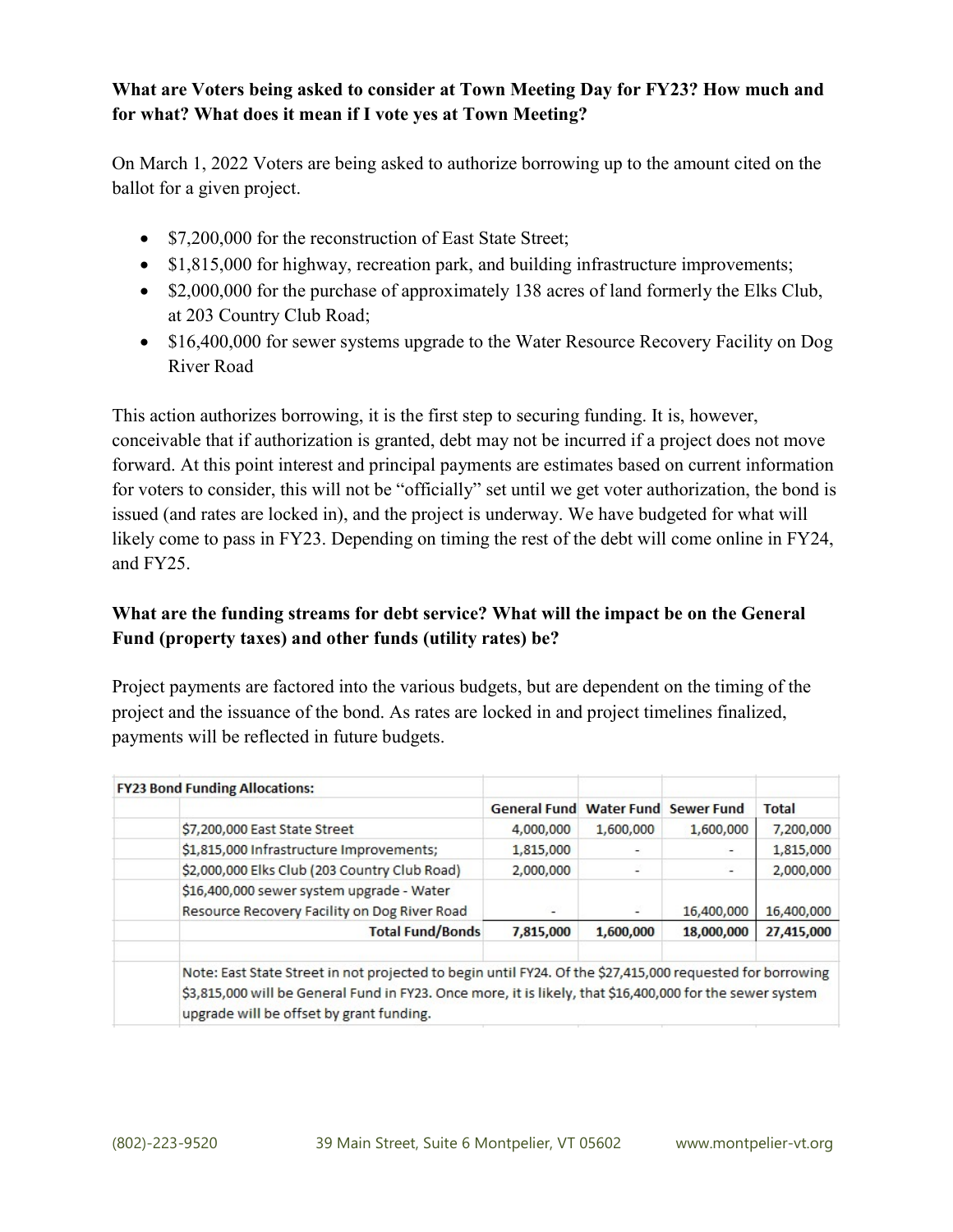That being said, currently we have \$125,934 booked in the General Fund for the initial interest for associated projects (i.e. infrastructure, recreation purchase, and TIF financing). The General Fund portion of the East State Street project will come online in FY24. Voters are voting on the amount to be raised by property taxes not water and sewer budgets, however, we are seeking voter authorization for debt associated East State Street and Phase 2 of the Water Resource Recovery Facility and are providing context for payments.

# What is our debt service policy? How will new debt service impact policy thresholds or ratios? How does this compare to debt service limitations in State Statute?

This policy and others can be found in the City Council's Handbook, posted online. Debt ratios are as follows:

- Total direct debt service (principal and interest) for Government Activities (General Fund and other Governmental Activities) of the City will not exceed 8.2% of the total budgeted revenues for Governmental Activities.
- Total direct debt service (principal and interest) for the City as a whole (Governmental Activities and Business Activities) of the City will not exceed 15% of the total budgeted revenues for Governmental Activities.

We are within range of policy. There are, however, years when we are potentially to be above threshold. In future budget cycles we will not be proposing new debt until we can pay down current debt. Requests this year are the result of delays and pent-up demand to get projects done.

|    | <b>General Fund</b>                                                                                                                                                                                                                                                                                                     |       | <b>City-Wide</b> |                                |  |
|----|-------------------------------------------------------------------------------------------------------------------------------------------------------------------------------------------------------------------------------------------------------------------------------------------------------------------------|-------|------------------|--------------------------------|--|
|    | <b>Fiscal year Percentage</b>                                                                                                                                                                                                                                                                                           | Limit |                  | <b>Percentage Policy Limit</b> |  |
| 21 | 5.35%                                                                                                                                                                                                                                                                                                                   | 8.20% | 11.42%           | 15.00%                         |  |
| 22 | 5.30%                                                                                                                                                                                                                                                                                                                   | 8.20% | 12.84%           | 15.00%                         |  |
| 23 | 5.61%                                                                                                                                                                                                                                                                                                                   | 8.20% | 11.81%           | 15.00%                         |  |
| 24 | 8.27%                                                                                                                                                                                                                                                                                                                   | 8.20% | 17.87%           | 15.00%                         |  |
| 25 | 8.17%                                                                                                                                                                                                                                                                                                                   | 8.20% | 17.47%           | 15.00%                         |  |
| 26 | 7.94%                                                                                                                                                                                                                                                                                                                   | 8.20% | 15.34%           | 15.00%                         |  |
|    | Note: Future revenues are based on current grand list growth<br>year over year or .5%. City-wide we've account for the full<br>debt service to account for the worst case scenerio, however,<br>it is likely given how federal funding is flowing that we will<br>recieve grant funding that will off set debt service. |       |                  |                                |  |